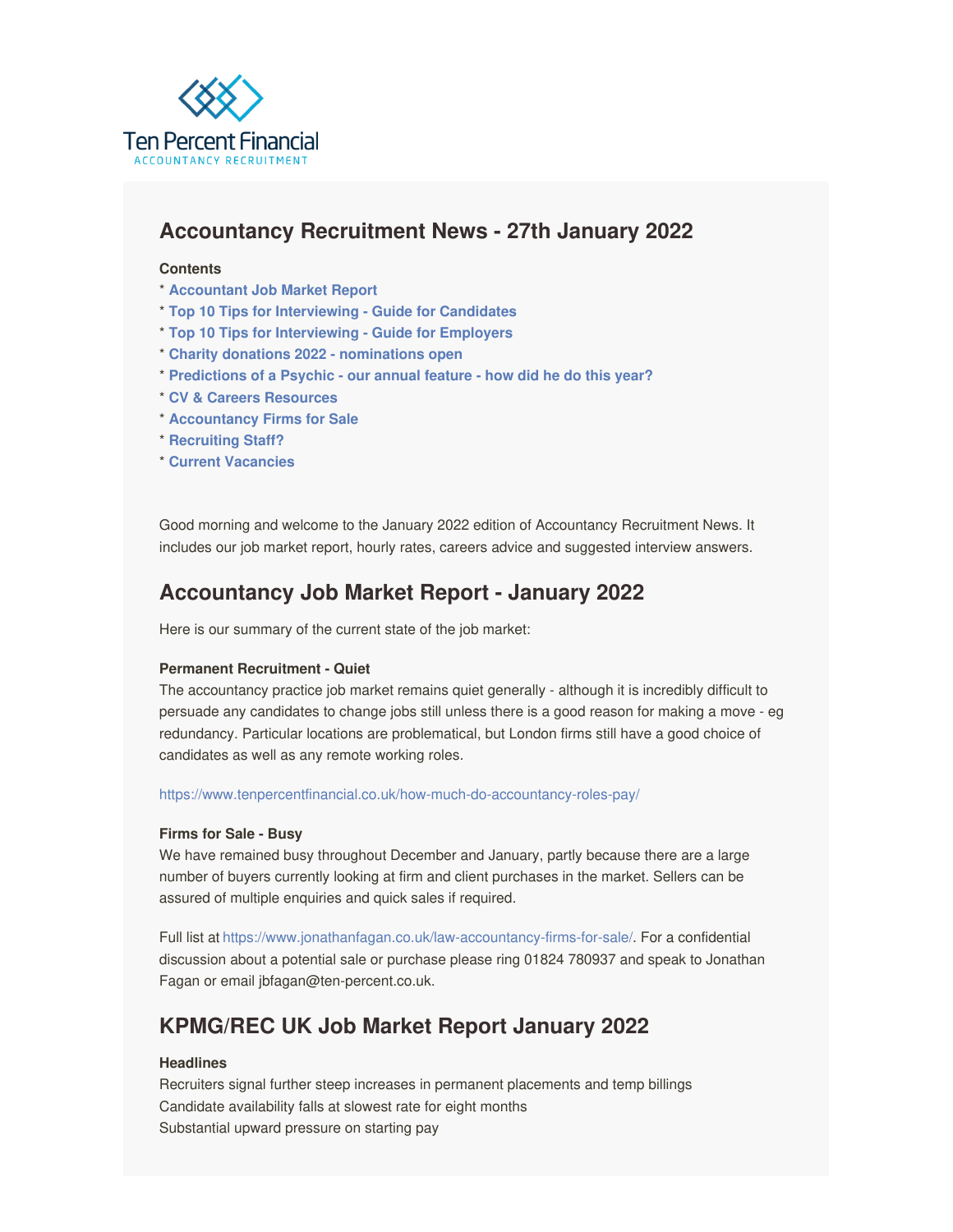#### **Comment from KPMG:**

The UK jobs market rocketed to near historic levels as New Year approached. That's despite it losing a little fizz with the pace of accelerating demand for staff, wage and salary growth and vacancies all easing slightly. Employers in all sectors haven't lost their appetite to hire, but many will be frustrated by the pressure these inflationary and competitive conditions, which are likely to continue for some time, are putting on their operating costs and ability to expand.

The availability of workers is testing the resolve of employers across the economy and will likely cause distortion in recruitment patterns as businesses shift focus from long-term growth to shortterm cover.

# **Top 10 Tips for Interviewing - Guide for Candidates**

It's that time of year again when everybody is looking to attend or do interviews - these are our very basic pointers for anyone going to their first interview for while.

### **Be yourself**

Don't try to be somebody else or the person that you think the interviewer wants you to be. Always be yourself but within reason.

### **Always look the interviewer in the eye**

Very simple piece of advice, but so hard to follow. When you are being interviewed, whether this is via Zoom or face to face, make sure you are looking at the interviewer the whole time. If there is more than one person interviewing you, then alternate from one person to the other. If you find it hard to maintain eye contact, don't worry; simply look over the person's shoulder, whether left or right. Do not under any circumstances look down at the ground or at your notes or at your hands or into the air. It is very difficult to maintain eye contact, but it is so important for an interview. It is one of the major psychological profile factors that gets looked at when interviewers are thinking about the person that they have interviewed.

### **Speak clearly**

Do not under any circumstances mumble your answers, do not use the word "like" or "umm" and try to be as clear as you possibly can be. This does not necessarily mean changing your accent or the way you speak, but just making sure that you are looking at the person you are speaking to and opening your mouth as widely as possible and speaking clearly and loudly enough for the person to hear you.

### **Do not waffle**

This is a common problem amongst students and first time interviewees who take the opportunity of an interview to tell the interviewer their life story and any problems that are arising. This is not the aim of an interview – the aim of the interview is to decide whether or not you are suitable for the position or role that you are applying for. Think about this at all times during your interview. This is not a psychologist you are speaking to – it is a future employer or someone who has something to give you.

### **Always think about what you can offer to the organisation or company, and not what they can offer you**

Again a common piece of feedback we get as recruiters from employers is that somebody has been for a job interview with them but spent most of the time telling the employers how good the opportunity would be for them, and nothing about what they could offer to the opportunity. The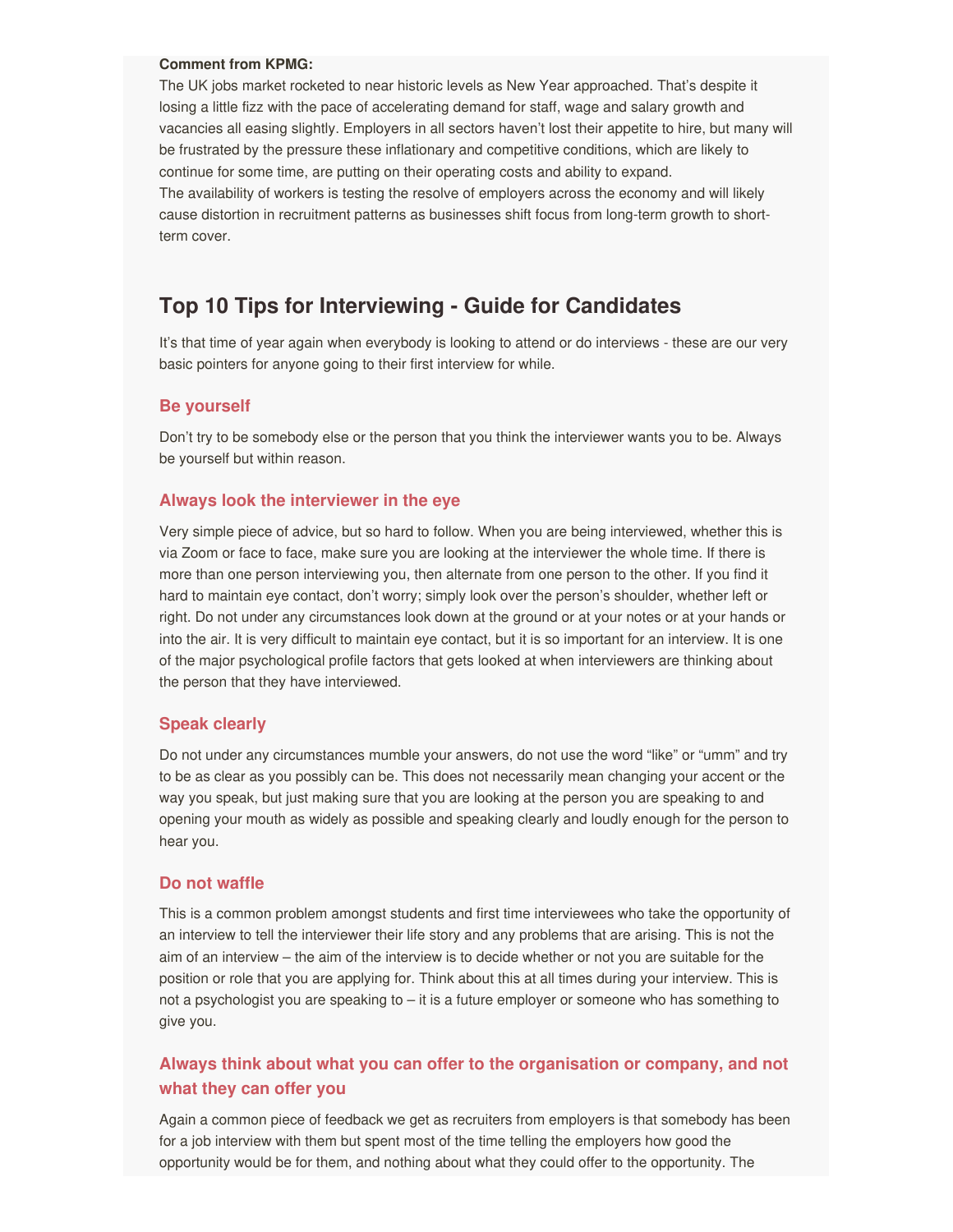person on the other side of the room is going to be doing you a favour by offering you the position or job. Not vice versa.

### **Dress smartly (and have a wash!)**

Again, pretty much common sense, but again a piece of feedback we regularly receive from employers is that someone had attended an interview and appeared scruffy. It does not matter what the role is that you are going for; it is common sense and politeness to at least have a wash and put on some smart clothes if possible. Do not fall into the trap of thinking that because an organisation advertise themselves as offering casual clothing policies that means you can turn up to an interview wearing a pair of jeans with holes in them and a t-shirt that has seen better days.

### **Make sure you know the interviewers**

Find out as much as you can about the interviewers before you attend the interview. Make sure you know their names so that you are able to speak to them and address them appropriately, and also find out a bit about them. Knowing the background of the person speaking to you is extremely important, because it gives you a rapport with the interviewer. It shows the interviewer that you have taken some time to research them individually as well as the organisation, and have not simply turned up for an interview. It does not matter what the interview is for, this particular piece of advice is very useful. The more senior the role you are going for, the more important it is to spend some time undertaking this research.

### **Make sure you know your CV**

Again, this may seem like complete common sense but there is no point turning up to an interview and talking about something that you have forgotten to put on your CV, because a) it will make the interviewer wonder what else is missing from the CV, and b) they may think you've made it up. Study your CV very carefully at the outset prior to interview so that you can remember all the things that you have done and experienced, and make sure that when the opportunity is right you are able to bring those things up as positive points.

### **Always be positive in an interview**

Avoid at all costs any negativity during an interview. Try not to criticise anybody, try not to raise anything that is a bad thing or negative thing that has happened to you in your life, and keep to the script of positivity. Everybody likes you, you like everybody, everything is good, nothing is bad. If you just remember this simple phrase it will help you concentrate on doing all the things that are right in an interview. Interviewers want positive things from people they are speaking to, not negative. Negative means that you get remembered for the negative things which will stand out rather than all the positive things you have done, which do need to stand out.

We hope this helps - it is our basic guide, but so many of the feedback points we get are basic!

If you have any questions about recruitment techniques - drop us a line to cv@ten-percent.co.uk always happy to help if we can (whether or not you use our services).

# **Charity Donations 2022 - £37,000 Fund - Suggestions Welcome**

Our charity bank account currently has over £37,000 in it, which means that it is the time of year again when the trustees of the Ten Percent Foundation meet to discuss our donation of 10% of the annual profits of the Ten Percent Group of websites, which include Ten Percent Legal Recruitment,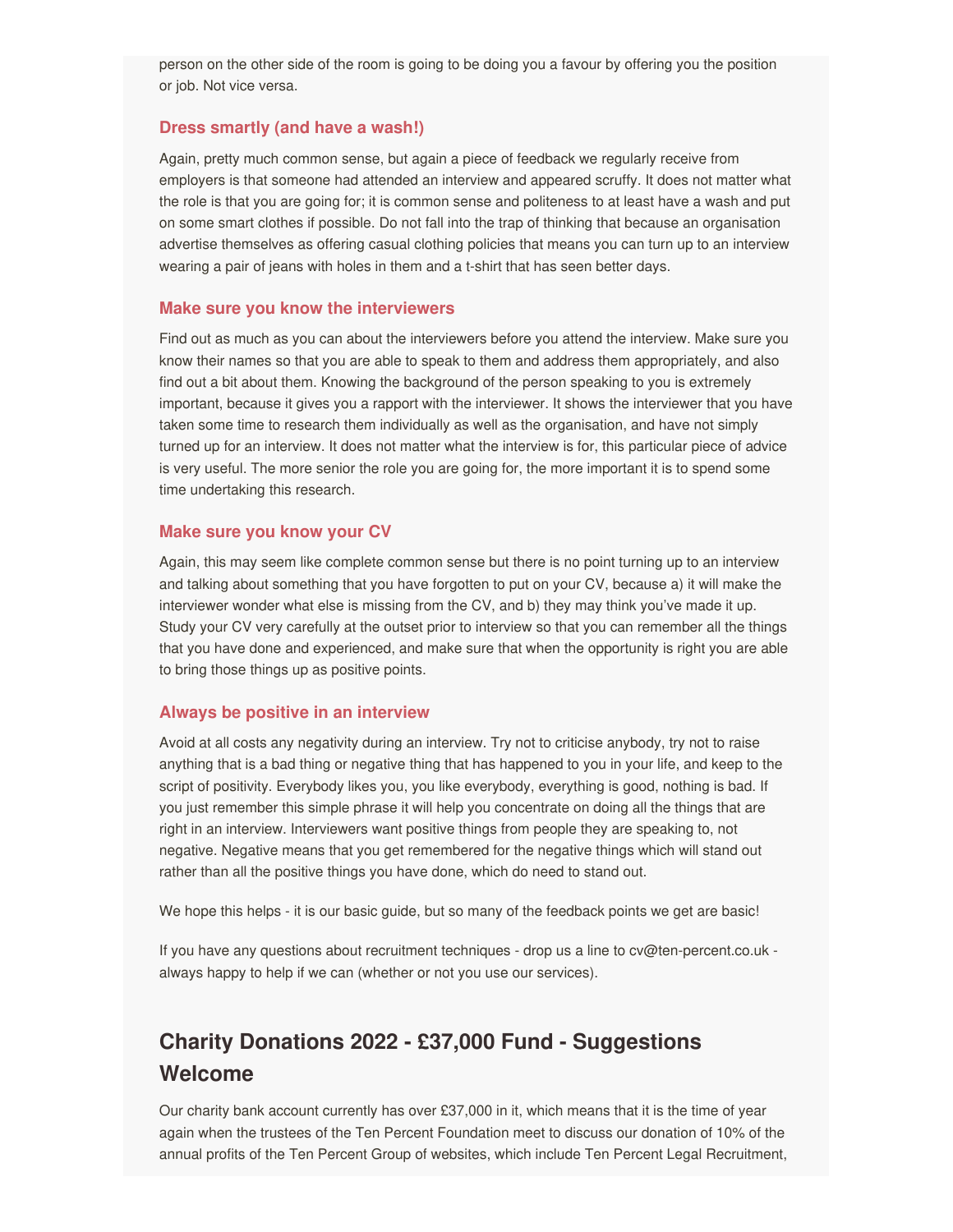Ten Percent Financial, Jonathan Fagan Law Firm Sales, Interim Lawyers, TP Transcription and Chancery Lane Legal Jobs Board.

There are three trustees involved, all with different interests. To give you an idea as to how broad these are (!) - our MD (me) has an interest in purchasing land to re-wild, funding sport for all and legal charities. Our other two trustees are interested in supporting domestic violence projects, poverty charities and charities supporting children with disabilities. We regularly fund specific small scale projects in smaller sized organisations - our most recent one was to purchase warfarin machines for distribution via a nurse at Alder Hey Childrens Hospital for families needing them in December 2021. Total cost was c£5,000. Prior to this other examples have included funding a domestic violence project for 5 years in Liverpool, funded a support line for parents of children with speech impediments, paid for 4 children to attend a school in Tanzania.

Philanthropy is an integral part of our business and we have been donating 10% of our profits to charity for over 20 years.

We avoid charities with top heavy staffing & admin costs and welcome any suggestions from clients, candidates and general readers of our newsletters. We particularly like small charities with limited funds and in particular charities linked to the legal profession in some way (we support Reprieve for example). We support charities that work in the UK and Africa. Examples of donations made over the past 20 years can be found on our website at [www.tenpercentfoundation.org](http://www.tenpercentfoundation.org). To suggest a charity please email Jonathan Fagan at cv@ten-percent.co.uk. We consider all requests very carefully.

# **Ten top tips for interviewing techniques - a guide for employers**

We are about to enter the new season for job applications, which has started again in January, when everybody makes new year resolutions and decide it's time to change jobs. These are our top tips for interviewing potential new members of staff.

### **Be nice to the interviewee**

We get the occasional report of incredibly rude interviewers from potential candidates who say from the moment they walk into a room to the moment they leave, the person interviewing them has been curt and abrupt. This is not a good thing to do, whether or not you like the interviewee or have any intention of employing them. They have gone out of their way to come and see you and may have had to book time off work, arrange childcare, change appointments, only to meet you in an incredible vile mood! Not good for your reputation generally and also not really a good way of doing interviews..

### **Always make sure you don't talk too much about yourself**

We get lots of interviews with feedback where the interviewee says they turned up, listened to a director talking about themselves and their business for 45 minutes having not uttered a word other than an occasional nod of the head or a yes or no. These interviews are completely pointless. You won't have found anything out about the person, you probably have bored them to tears and you've wasted 45 minutes of your life that could have been spent doing better things like actually asking the person questions about themselves and making a decision as to whether or not they fit into your particular position or company. By all means start the conversation by explaining a little bit about yourself and your organisation, but then bear in mind this is someone else's opportunity to sell themselves to you, and you need to give them the floor to enable them to do this.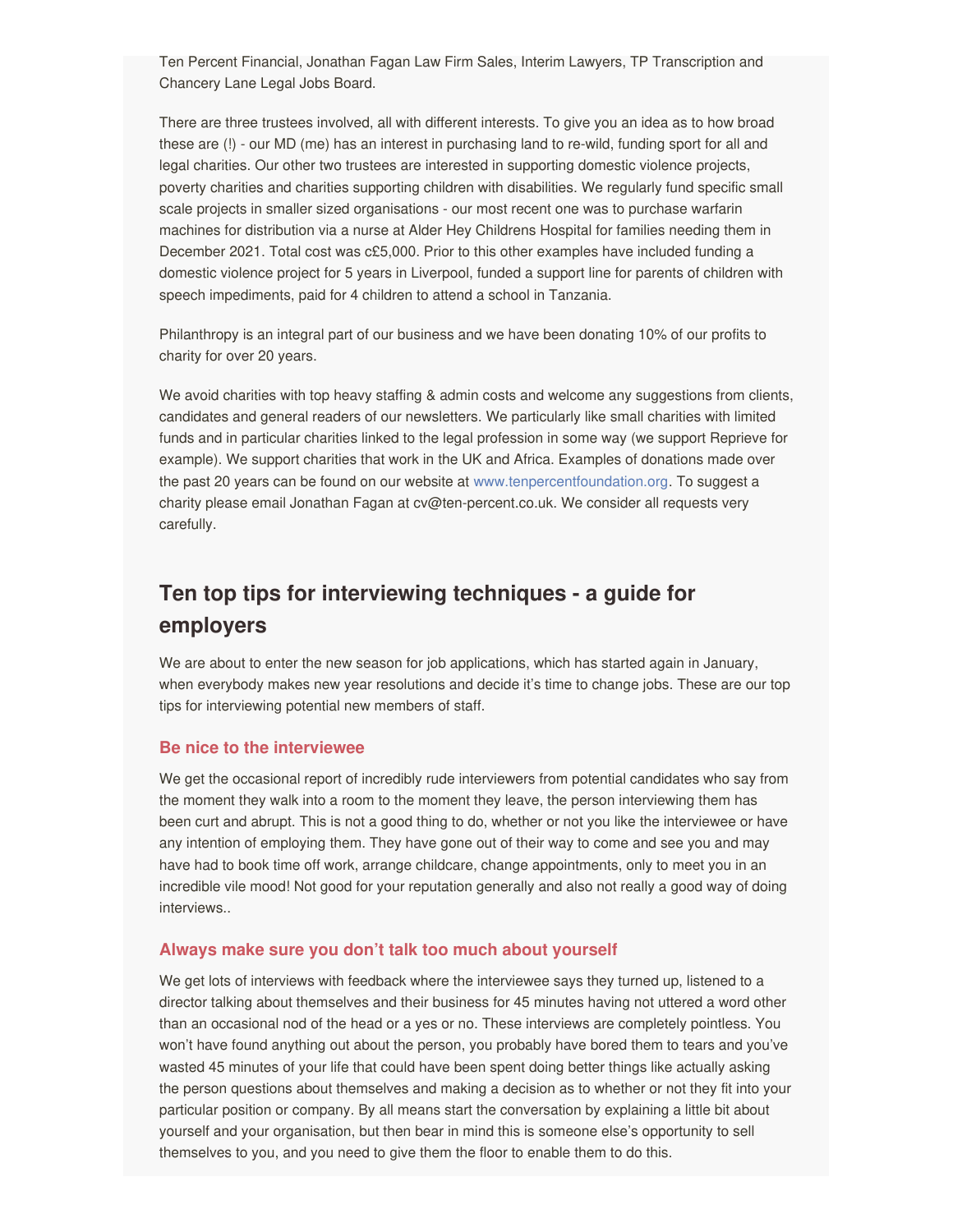### **Ask your staff to keep an eye out for the person being interviewed and see what they think of them**

This is a quick and easy way of determining whether or not someone is going to fit into an organisation. Tell your colleagues that someone is coming to be interviewed and ask them to keep an eye out for them and see what they think. So much can be picked up simply by observing someone and the way they speak to others that you can't pick up in an interview, which someone can put on an act for. Has the interviewee been rude to the receptionist, have they sat in the waiting room scratching their armpits? Have they spent most of the time on their phone? Lots of things to look at and an easy way of doing it.

### **Ask technical questions**

Some interviewers seem afraid of doing this, but our advice would be to try and do this as much as possible, because you want to try and eek out from the person their actual knowledge and capability rather than just their experience. In law firms it can be a good idea to actually give the person a case or a real life problem and ask them how they would deal with it. This can be a very easy way of putting the person on the spot and seeing how they would cope with pressure in that particular type of scenario. This is something you cannot rehearse for, so a good way of using an interview to determine whether or not someone is going to be of interest to you.

### **Ask questions that are not too long and detailed**

We sometimes find that some employers are too big for their own boots, and decide that they're going to ask questions that are so indecipherable they probably can't even remember what the question was by the time they get to the end of asking it. We've all been there – I remember going for a police station accreditation interview many years ago and being asked a question by a partner from another firm who no doubt thought he was looking very clever to his panel members, but the other panel members and myself didn't actually know what the question was by the time he got to the end of it, and someone else had to ask a question instead! Keep the questions short and make sure they are open ended so that it gives the interviewee lots of opportunity to speak about themselves rather than simply giving you a yes or no answer, which is a bit pointless.

### **Try to interview with more than one person in the room**

If you interview with two people it makes life a lot easier because it is quite hard work conducting an interview – you have to constantly be able to think of questions to put to the person, and also to be able to pick up on anything that needs clarifying or further detail.

#### **Always try and put the interviewee at ease**

Start the interview by asking the interviewee about their journey, the weather, how they have got to the interview, the traffic, a football match that was on last night, anything that is not related to the job or to the interview in itself, which will then gently ease the interviewee into the interview, rather than just going straight in and going for the jugular. By all means ask difficult questions and be as awkward as you can be, but don't do it right at the start of the interview. It isn't really fair and I'm not sure you would enjoy it yourself if you walked into a room and somebody started barking questions as you and putting you on the spot.

### **Remember this is a sales pitch**

The person being interviewed is trying to sell you something, which is basically their experience and themselves, so that your organisation takes them on in a particular role or opportunity. They are not going to have the opportunity to sell themselves to you if you don't give them the opportunity, so think about the questions that you ask and think about enabling the person to give you as much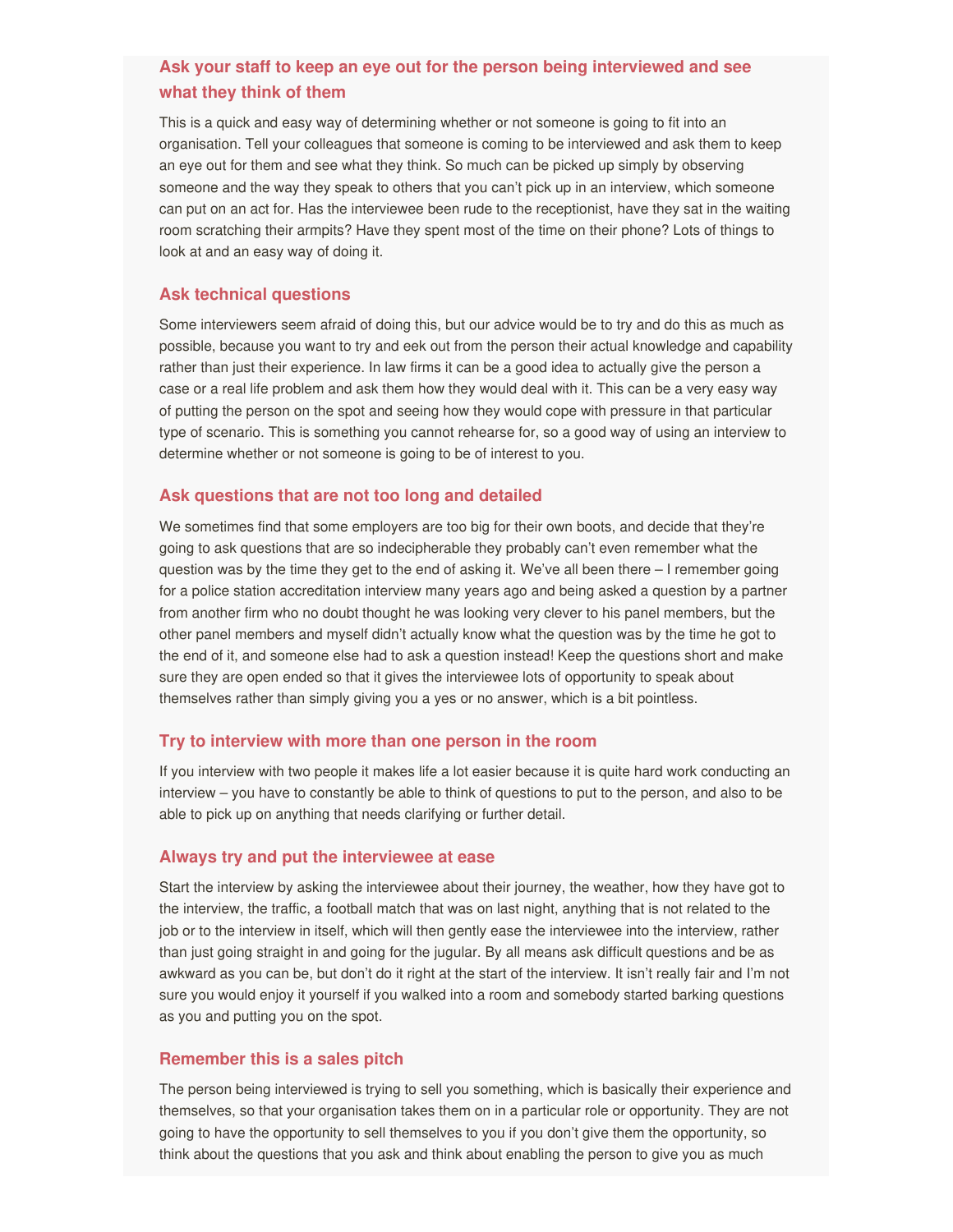detail as possible so that you can make a decision on them.

### **Read their CV before the interview**

This is a common complaint amongst interviewees – interviewers start to go through the CV whilst the person is in the room and actually sometimes will even say that they haven't had time to read it. This is not a good sign of someone who is interested in recruiting. Try to read the CV, make notes on it, and ask questions based around the CV and things that the person has done. Pay particular interest to the activities and interests section, which gives you an insight into somebody's personality and also gives them the chance to talk about something not related to the work.

### **Go through previous experience**

Go through and check with the interviewee their previous experience, and ask them questions about the organisation they are currently working in or have recently worked with. Find out if there have been any issues with that particular role, whether things have or haven't worked for them, and how they see themselves going forward working with your organisation. The way somebody deals with a recent role and the reasons for leaving can be quite insightful into their personality and their motives for wanting to take your job.

### **Don't shy away from finances**

There is little point doing an interview without discussing any potential packages that may be on offer. This can be a common complaint amongst interviewees who attend an interview, spend a good hour and a half talking to a potential employer, without any mention of salary of package, and at a later stage to find out that the salary or package is so low they've probably just wasted an hour and a half of their time speaking to the company in the first instance. You may as well get it over and done with closer to the start of any interview. It certainly speeds things up and doesn't waste time for you, unless you are going for the plan of trying to pitch at an incredibly low level and you will be selling a role to the interviewee rather than the interviewee selling themselves to you.

#### **Make sure you provide plenty of feedback after the interview**

Do not just interview somebody and then disappear without providing any feedback, whether you like them or not. This can be a huge issue for interviewees who again give up a lot of time to come in and attend interviews, go away and never hear anything again from that particular organisation, whether positive or negative. Provide feedback and try and be as honest as possible, where possible, rather than just giving bland, boring feedback, actually suggest ways the interviewee can improve on their technique if you are rejecting them, and also to give them sound reasons for the rejection rather than some wishy-washy excuse. Bear in mind that a lot of interviewees read a lot into feedback when they probably shouldn't, so try to be careful as to how you word it and make sure it's accurate. Think about the fact that you are probably affecting somebody's confidence and state of mind by what you write in your feedback, so be nice if possible.

So there we have it, ten top tips for interviewers, plus a few extras! For further information on interviewing and interview techniques please visit our employers advice pages at www.tenpercent.co.uk or give us a ring.

## **Annual Predictions - how did the professional psychic do?**

We have been following the predictions of Craig Hamilton-Parker of psychics.co.uk for some years now - it is fascinating to see how he fares every year with his previous year's predictions.

Here are a selection of his predictions for 2021 taken from his website at the start of the year: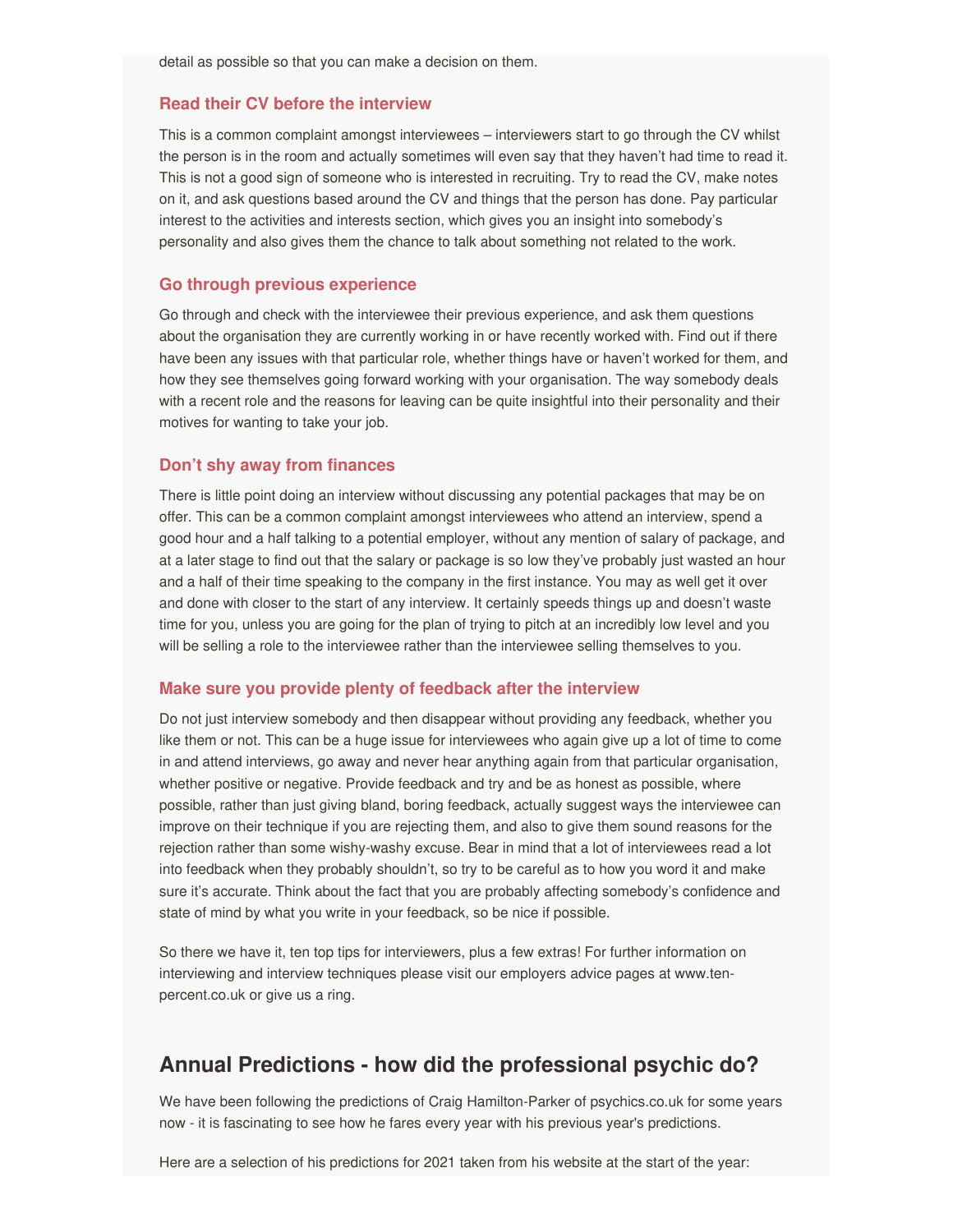### **https://psychics.co.uk/blog/predictions/**

There will be a tsunami near Japan - correct! Tsunami 13/02/2021

Giant iceberg causes shipping problems - giant A68A iceberg broke off in Antartica, but no shipping problems apparently?

There will be strikes and protests in the USA, the UK and Europe. Very violent protests occur in Paris, London and Washington. - hard to quantify as there are always strikes!

North Korea will fire more missiles. There will be starvation in North Korea and moves to remove Kim Jong-un by his own people - correct in part - although no signs of moves to remove Kim Jongun reported.

New infrastructure projects will be announced including plans to build a tunnel to Northern Ireland. Correct! Plan announced in February 2021 and axed in September 2021.

Southern Ireland will struggle with Brexit and in the years to come will leave the EU - no sign of any struggling?

There will be a public backlash against the BBC's overt political correctness - correct - an ongong campaign by the Daily Mail and Paul Dacre.

Terrorists hijack a plane. I see Paris. Gunfight in an airport. - incorrect - although there were 3 plane hijackings in 2021.

Joe Biden will have a short presidency. An illness or accident will stop his presidency short. Biden will be succeeded by a woman - incorrect so far!

A serious Trump illness during 2021 is predicted and marital problems ahead. Possible affair revealed. Trump will stand as an independent candidate in 2024. The Republican party will betray him. It's too soon to say if he will win in 2024. (unless he does the remedies) An earlier election may be called. - all completely incorrect, although I think even psychics are brave trying to predict anything Donald Trump and the Republican Party may or may not do!

Score this year.. 3.5 out of 10.

### **10 Predictions for 2022 (taken from the video of predictions on psychics.co.uk)**

Sudden and dangerous proliferation of nuclear weapons

Royal Family - coronation of King Charles will take place but his reign will be short. Harry and Megan to divorce. William and Kate to be the last King and Queen of England.

Jeffrey Epstein scandal - going to open floodgates - lots more people going to be prosecuted but can't name them.

Ringo Starr - going to live for a long time and will become the last surviving Beatle.

Food shortages everywhere.

Oil spill in Canada

A dam will break. Visions of Paris and London very badly flooded this year.

Going to be revealed that China have a huge military stockpile.

Joe Biden to be removed from power.

We will revisit in January 2022 with a score! Incidentally psychics are available now to speak to at £1.50 per minute on the website above (although there is currently a special offer of 29p per minute for 10 minutes for new customers).

# **Career Coaching & CV Review Services - free and paid**

Ten Percent Legal has been coaching lawyers and reviewing CVs for over 20 years. We have worked on CVs at all levels of experience, from law students through to senior partners.

This is a guide to our services, both free of charge and [paid.Testimonials](https://www.ten-percent.co.uk/feedback/) for our careers services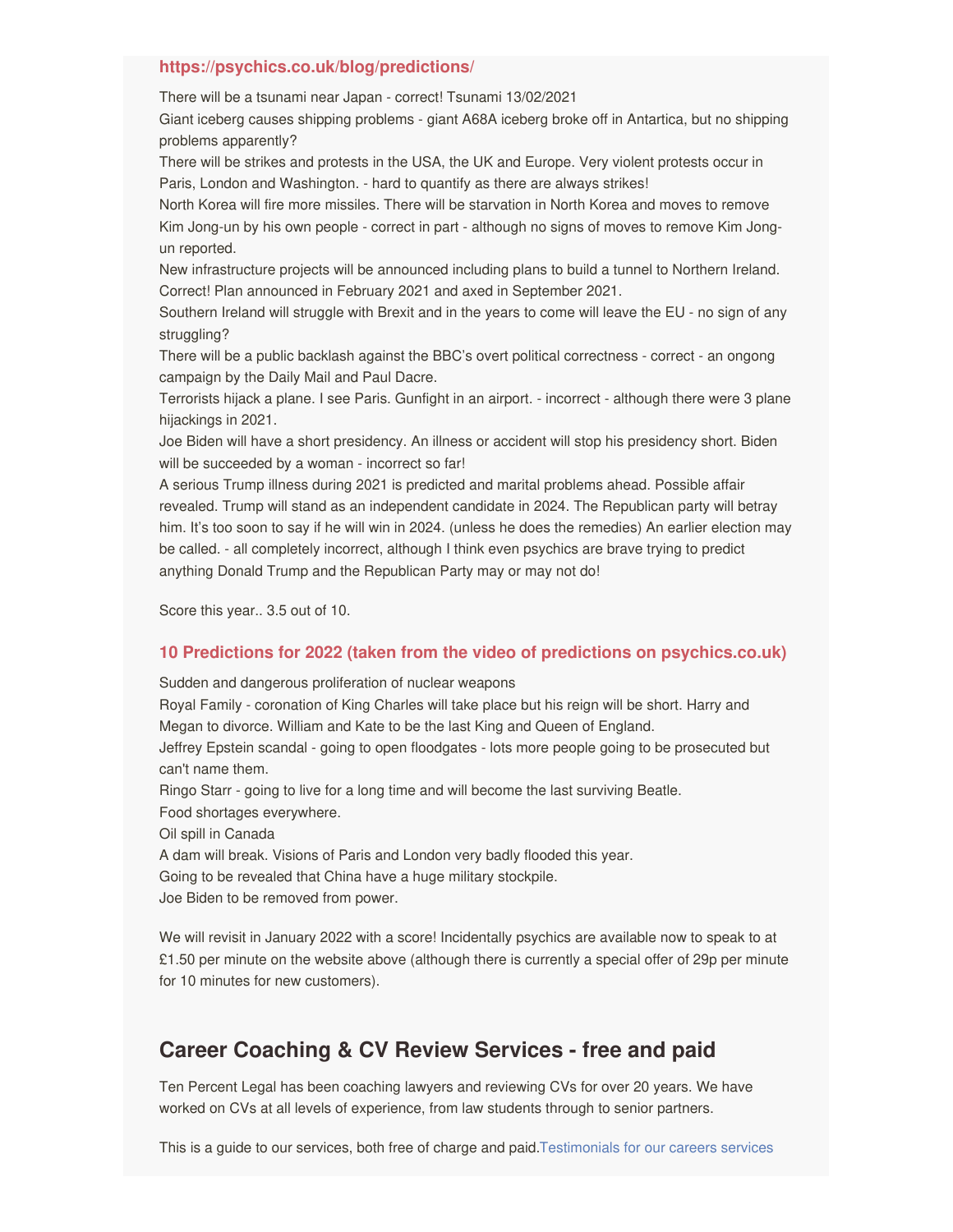### **CV Reviews**

We provide free CV reviews, providing you are willing for us to post our review live on our website example of a recent one is here: [https://www.ten-percent.co.uk/cv-review-commercial-paralegal](https://www.ten-percent.co.uk/cv-review-commercial-paralegal-with-experience/)with-experience/

We review CVs as a paid service (£64.99) and application forms for all kinds of legal work (£75). We will review your CV or form, provide full feedback and suggestions on how to improve it as well as any additional follow up advice needed. [Details](https://www.legalcareercoaching.co.uk/home/10-legal-cv-review.html) here.

### **Career Coaching**

We are offering a career coaching session with one of our consultants for a fixed price. One hour consultation by Zoom, usually on a Monday morning. We are always happy to answer any questions by email at no cost (we post our answers on our blog). To request a session please click here. Feedback on our legal career coaching service [\(established](https://www.ten-percent.co.uk/legal-career-coaching-quotation/) in 2001)can be [found](https://www.ten-percent.co.uk/feedback/) here.

### **CV Guides - no charge**

CV Guides - take a look at our CV [guides](https://www.ten-percent.co.uk/cv-advice/)- all available at no cost [online.https://www.ten](https://www.ten-percent.co.uk/cv-advice/)percent.co.uk/cv-advice/

Articles include: CV Myth - fitting a CV onto two pages, 20 second guide to writing a CV, Adding Extra Value, CV Writing Tips for Senior Solicitors (if you don't bother reading this it basically says write a lot more!), CV Writing for NQ Solicitors, Skills Sections, 5 Common Mistakes to Avoid, CV Writing for Locum Work, Avoiding Waffly Nonsense, Lying on CVs, Applying for Jobs after 25 years in the same role and many, many more. We have been writing CV guides for almost 20 years so there are quite a few.. Full index here - <https://www.ten-percent.co.uk/cv-advice/>

# **Low Cost Recruitment for Solicitors - Ten Percent Unlimited**

Recruit as many staff as you like over a set period of time (3 or 5 years) for a low monthly fee starting at just £65 plus VAT. We offer this service to law firms and accountancy practices and some of our member firms have been using the service for over 10 years. There are no restrictions on numbers and no other similar services exist in the recruitment industry. You can save £000s on your ongoing recruitment. Includes unlimited job posting on www.chancerylane.co.uk.

Interested? Call Clare Fagan on 0207 127 4343 or email[clare.fagan@ten-percent.co.uk](mailto:clare.fagan@ten-percent.co.uk). [www.tenpercentunlimited.co.uk](https://www.tenpercentunlimited.co.uk).

# **How to be a Locum - pdf guide**

We have produced a guide on how to be a locum. This includes sections on getting work, realistic expectations, hourly rates, popular fields of law, payment, insurance, umbrella companies and much more. Available for download or to read online from [www.interimlawyers.co.uk](http://www.interimlawyers.co.uk).

# **Outsourcing Translation & Typing**

TP Transcription Limited is our subsidiary company offering outsourced typing & translation work by our team of over 200 secretaries and translators. Established in 2003, we work on thousands of hours of recording every year for law firms, the NHS, academic institutions and individuals. We are preferred suppliers to a number of institutions. Try the service out - email your recording to